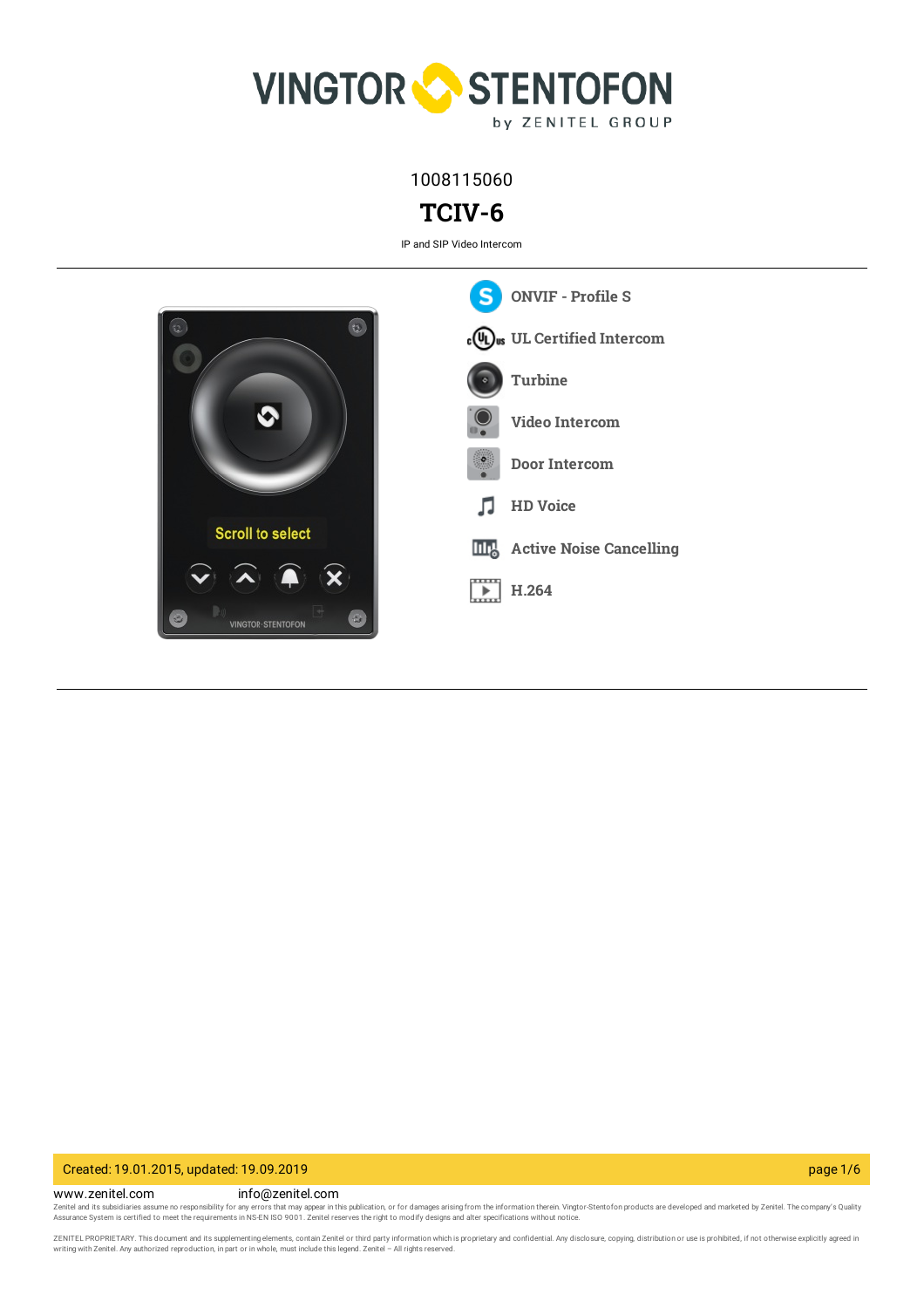### **DESCRIPTION**

- Video at up to 25 FPS (480P)
- Wide angle lens (90°)
- ONVIF Profile S conformant
- MJPEG and H.264 for integration towards most Video solutions
- Designed according to Disability Act requirements
- Background noise cancellation
- Dirt, dust and water resistant rating IP-65
- Built to last with robust die-cast aluminum frame
- Supports wide set of IP and networking standards
- Black thermoplastic front plate with scrolling unit for calling to unlimited number of places
- PMOLED display
- Ideal for Building Security and Public Environments

All IP stations in the Turbine series utilize the latest technology to create unparalleled audio quality. Some of the many features include: HD voice quality, Open Duplex, Active Noise Cancellation, MEMS microphone, a 10W Class D amplifier and our unique speaker grille design. These features, in conjunction with the company's 65+ years of experience with acoustic technology are only a few of the many factors that contribute to our superior audio quality. The Turbine IP Video range expands this feature set with wide FoV Video, Digital PTZ and support for H.264 or MJPEG.

#### **Field of View**





See also: additional documentation on [wiki.zenitel.com](https://wiki.zenitel.com/wiki/TCIV-6)

### **SPECIFICATIONS**

#### **AUDIO**

| SPL peak power at 1m in open duplex                              | 90 dB               |
|------------------------------------------------------------------|---------------------|
| SPL peak power at 1m in half duplex                              | 100dB               |
| SPL peak power at 1m in program distribution and<br>announcement | 100dB               |
| Noise cancelling - suppression of musical noise                  | <b>YES</b>          |
| Noise cancelling - suppression of static noise                   | <b>YES</b>          |
| Noise cancelling - suppression of rapidly changing noise         | <b>YES</b>          |
| Codecs                                                           | G.711, G.722, G.729 |
|                                                                  |                     |

### Created: 19.01.2015, updated: 19.09.2019 page 2/6

#### www.zenitel.com info@zenitel.com

Zenitel and its subsidiaries assume no responsibility for any errors that may appear in this publication, or for damages arising from the information therein. Vingtor-Stentofon products are developed and marketed by Zenite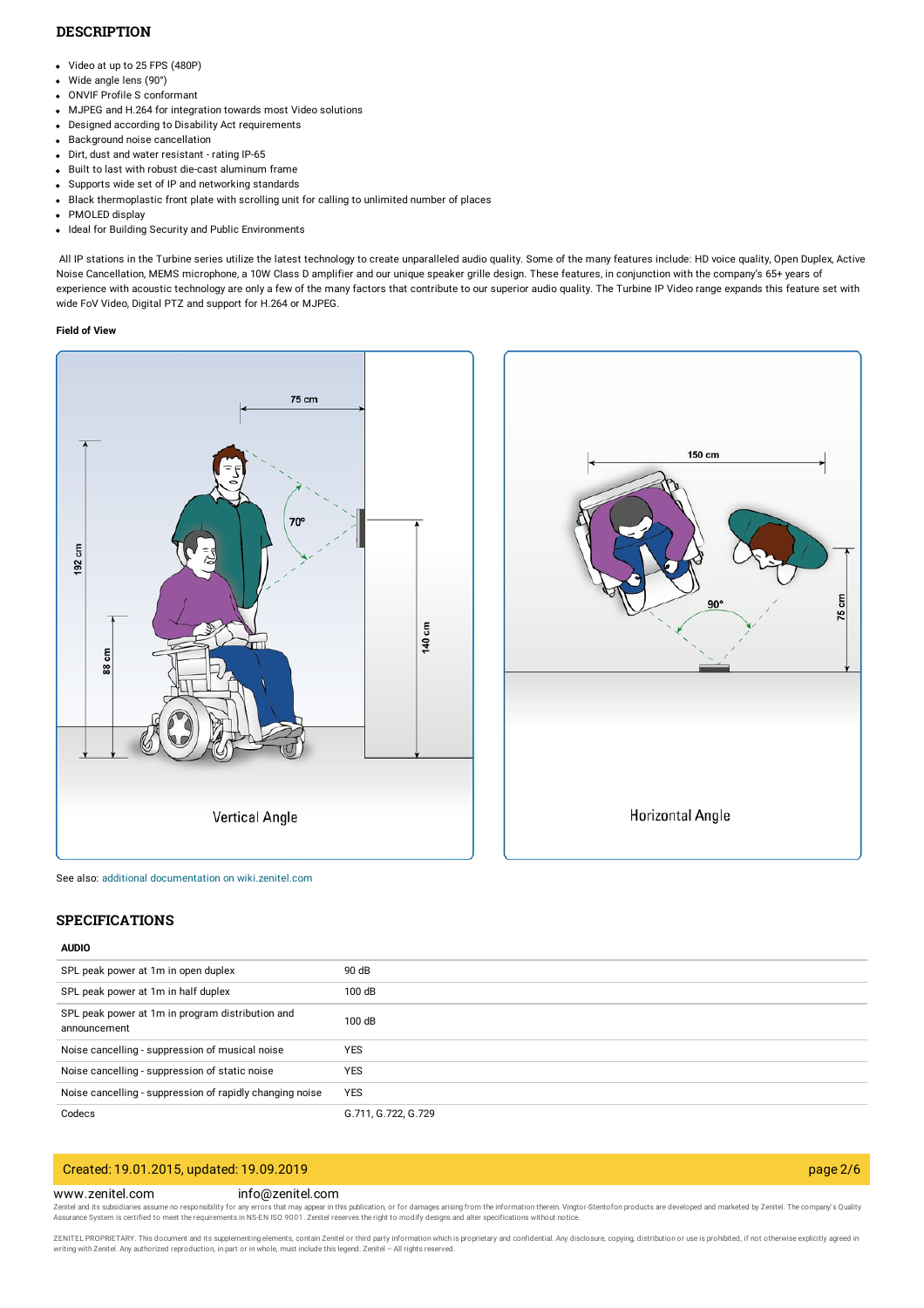**AUDIO**

| Frequency range, G.722 Codec           | $200$ Hz $- 7000$ Hz                                                                                                                   |
|----------------------------------------|----------------------------------------------------------------------------------------------------------------------------------------|
| Audio technology                       | Modes: Full open duplex, switched open duplex                                                                                          |
|                                        | Adaptive jitter filter                                                                                                                 |
|                                        | <b>Custom Ringing Tone</b>                                                                                                             |
|                                        | Audio Mixing - Conversation and Group Call                                                                                             |
|                                        | Sound Level Detection / scream alarm (only in AlphaCom)                                                                                |
|                                        | Automatic gain control (microphone)                                                                                                    |
| Internal speaker amplifier             | 10 W class D                                                                                                                           |
| Microphone technology                  | Digital MEMS, omnidirectional microphone                                                                                               |
| Automatic Volume Control (AVC)         | Undistorted and clear audio                                                                                                            |
| Acoustic Echo Cancellation (AEC)       | Prevents audio feedback even at high volumes (95dB)                                                                                    |
| 10W Speaker                            | Matches 10W amp for distortion-free broadcast level sound                                                                              |
| <b>VIDEO</b>                           |                                                                                                                                        |
| Image Sensor                           | 1/2.5" RGB CMOS                                                                                                                        |
| Lens                                   | 3.4mm, F3.5, fixed iris, fixed focus 40cm to infinity                                                                                  |
| <b>Light Sensitivity</b>               | Down to 5 lux                                                                                                                          |
| Resolution                             | 320x240 / 640x480 pixels                                                                                                               |
| <b>Frame Rate</b>                      | Up to 25 FPS in 480P *                                                                                                                 |
| <b>Supported Codecs</b>                | MJPEG, H.264 **                                                                                                                        |
| Digital PTZ                            | Yes                                                                                                                                    |
| Digital Zoom                           | Up to $2.5x$                                                                                                                           |
| Field of View                          | horizontal=90 degrees, vertical=60 degrees ***                                                                                         |
| <b>Snapshot Function</b>               | No                                                                                                                                     |
|                                        | * 25 FPS is only supported in H.264 mode, while MJPEG is limited to 10 FPS. FPS options do not depend on<br>resolution, only on codec. |
|                                        | ** AlphaCom mode supports only RTSP H.264 mode, while other modes support SIP H.264.                                                   |
|                                        | *** FoV depends on video mode (may be subject to change)                                                                               |
| <b>HARDWARE</b>                        |                                                                                                                                        |
| Ethernet connector                     | 1 x RJ-45                                                                                                                              |
| All other connectors                   | Tool less, spring loaded, vibration proof terminals                                                                                    |
| General inputs and outputs             | 6 (configurable)                                                                                                                       |
| Outputs                                | 12mA as LED drivers                                                                                                                    |
| Change-over relay (NO+NC+COM)          | Max: 250VAC/220VDC, 2A, 60W                                                                                                            |
| Power options                          | PoE and or external power supply                                                                                                       |
| PoE (Power over Ethernet)              | IEEE 802.3af standard, Class 0 (0.44W to 12.95 W)                                                                                      |
| External power supply                  | 24 VDC (16 - 48 V)                                                                                                                     |
| Power consumption                      | Idle 3.5W, max 12W (depending on volume)                                                                                               |
| Audio Line out / Induction loop signal | 600 Ohm                                                                                                                                |
| Button backlight                       | LED                                                                                                                                    |
| Call indication                        | Icons/colors for hearing impaired                                                                                                      |
| Door open indication                   | Icons/colors for hearing impaired                                                                                                      |
| Display technology                     | PMOLED                                                                                                                                 |
| Display contrast                       | 20000:1                                                                                                                                |
| Viewing angle                          | 160 deg                                                                                                                                |
| Display brightness                     | 120 cd/m2                                                                                                                              |
| Display lifetime                       | 100 000 hours (11.5 years)                                                                                                             |
|                                        |                                                                                                                                        |
| <b>CONSTRUCTION</b>                    |                                                                                                                                        |
| Dimensions (HxWxD)                     | 180 x 120 x 73 mm / 7.1" x 4.7" x 2.9"                                                                                                 |
| Dimensions after flush mount           | 180 x 120 x 24 mm / 7.1" x 4.7" x 0.9"                                                                                                 |

## Created: 19.01.2015, updated: 19.09.2019 page 3/6

#### www.zenitel.com info@zenitel.com

Zenitel and its subsidiaries assume no responsibility for any errors that may appear in this publication, or for damages arising from the information therein. Vingtor-Stentofon products are developed and marketed by Zenite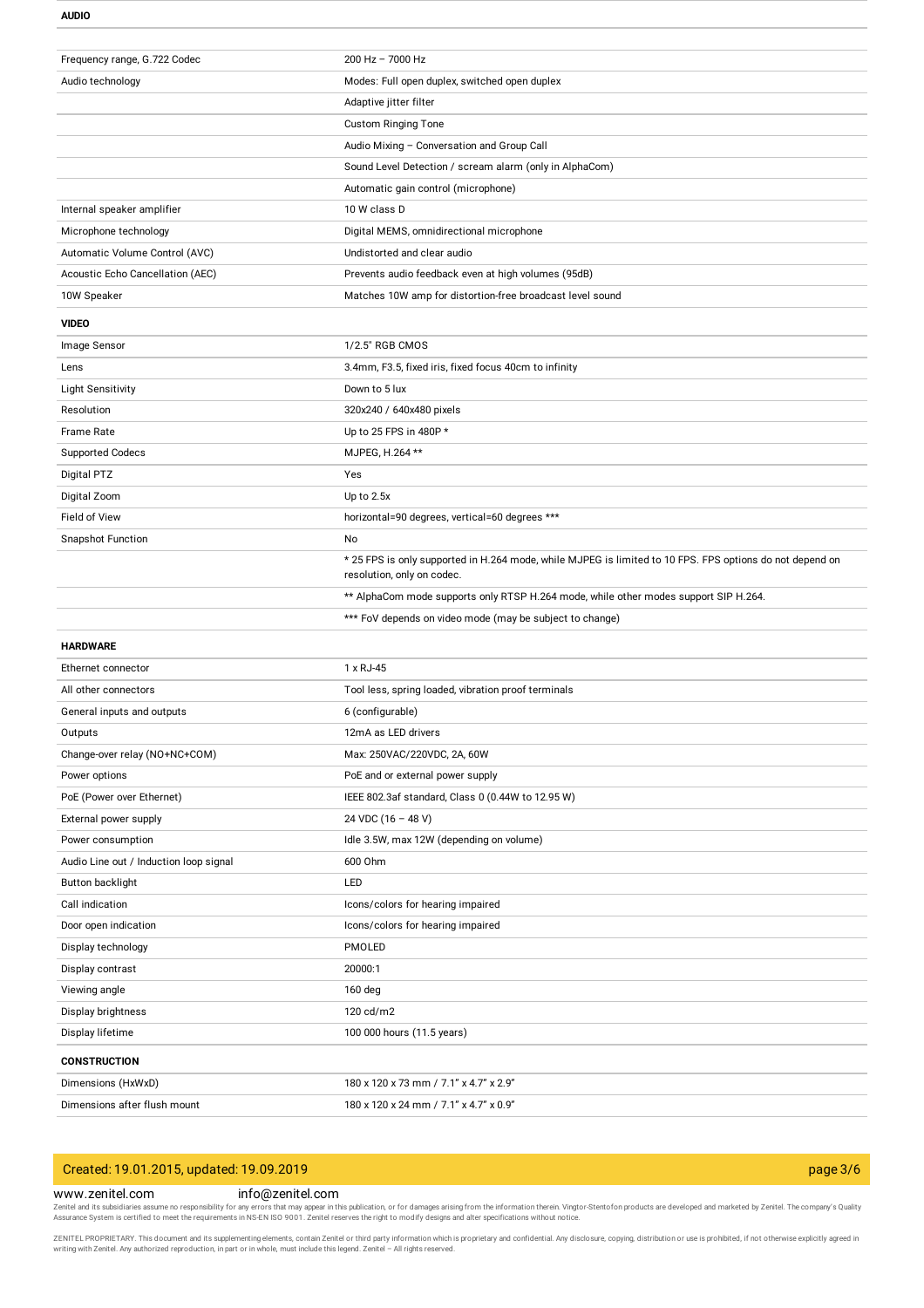#### **CONSTRUCTION**

| Dimensions with on wall box                         | 180 x 120 x 86 mm / 7.1" x 4.7" x 3.4"                                                                                                     |
|-----------------------------------------------------|--------------------------------------------------------------------------------------------------------------------------------------------|
| Weight                                              | 1 kg / 2.2 lbs.                                                                                                                            |
| Faceplate material                                  | 3 mm / 0.12" PMMA, color printed on backside                                                                                               |
| Base / frame material                               | 3 mm / 0.12" Aluminum alloy - A413.0, AlSi12Fe, painted                                                                                    |
| Electronics cover material                          | Polycarbonate (translucent)                                                                                                                |
| Gasket material                                     | Silicone rubber                                                                                                                            |
| Fastening bracket material                          | <b>SECC Steel</b>                                                                                                                          |
| <b>Button material</b>                              | 3 mm / 0.12" Polycarbonate (transparent)                                                                                                   |
| Button travel length                                | $1.25$ mm                                                                                                                                  |
| <b>Button activation force</b>                      | 350 gf                                                                                                                                     |
| Button push-cycles before failure                   | 300 000                                                                                                                                    |
| Loudspeaker poke protection, large diameter object  | 3D cast aluminum speaker grille                                                                                                            |
| Loudspeaker poke protection, small diameter objects | Stainless steel mesh, acoustically transparent                                                                                             |
| Anechoic Design                                     | Open flow anechoic design eliminates "standing waves"                                                                                      |
| <b>NETWORKING &amp; PROTOCOLS</b>                   |                                                                                                                                            |
| Protocols                                           | IPv4 (with DiffServ), SIP, TCP, UDP, HTTPS, TFTP, RTP, RTSP, RTCP, SRTP, DHCP, SNMP, Vingtor-Stentofon<br>CCoIP®, NTP, ONVIF, WS-Discovery |
| LAN protocols                                       | Power over Ethernet (IEEE 802.3 a-f) Network Access Control (IEEE 802.1x)                                                                  |
| Management and operation                            | HTTP/HTTPS (Web configuration). DHCP and static IP. Remote automatic software upgrade. Centralized<br>monitoring.                          |
| Advanced supervision functions                      | E.g network test, tone test, status reports (only in AlphaCom)                                                                             |
| SIP support                                         | RFC 3261 (SIP base standard) RFC 3515 (SIP refer) RFC 2976 (SIP info), SIP using TLS, RFC 5630 SIPS URI<br>scheme                          |
| DTMF support                                        | RFC 2833, 2976 (SIP info)                                                                                                                  |
| Integration and API                                 | AlphaCom and Pulse SDK, Scripting (plugins)                                                                                                |
| <b>ENVIRONMENTAL</b>                                |                                                                                                                                            |
| IP rating                                           | IP-65, tested according to EN 60529 (applies when mounted in TA-1 back box)                                                                |
| Operating temperature range                         | -30° to 70° C / -22° to 158 ° F                                                                                                            |
| Storage temperature range                           | -40° to 70° C / -40° to 158 ° F                                                                                                            |
| Relative humidity                                   | < 95% not condensing                                                                                                                       |
| Corrosion                                           | Salty mist, tested according to EN60945                                                                                                    |
| Vibration                                           | Tested according to EN60945                                                                                                                |
| UV-resistant                                        | <b>YES</b>                                                                                                                                 |
| EMC                                                 | CE and FCC Part 15 UN Regulation 10, revision 4 + Corr.1 + Amend.1                                                                         |
| Compliances                                         | IEC/EN 61000-6 Light and heavy industry IEC/EN 50486 Equipment for use in audio video door-entry systems                                   |
| <b>CERTIFICATIONS</b>                               |                                                                                                                                            |
| Certificates                                        | UL 60950-1, cUL 60950-1, CB to IEC 60950-1                                                                                                 |
| <b>ONVIF Conformance</b>                            | Profile S for streaming video                                                                                                              |
| OTHER SPECIFICATIONS                                |                                                                                                                                            |
| IP address information                              | Speaks IP address after system boot                                                                                                        |
| <b>Button lifetime</b>                              | > 1 000 000 cycles                                                                                                                         |
| Country of manufacture                              | Poland                                                                                                                                     |

### Created: 19.01.2015, updated: 19.09.2019 page 4/6

### www.zenitel.com info@zenitel.com

Zenitel and its subsidiaries assume no responsibility for any errors that may appear in this publication, or for damages arising from the information therein. Vingtor-Stentofon products are developed and marketed by Zenite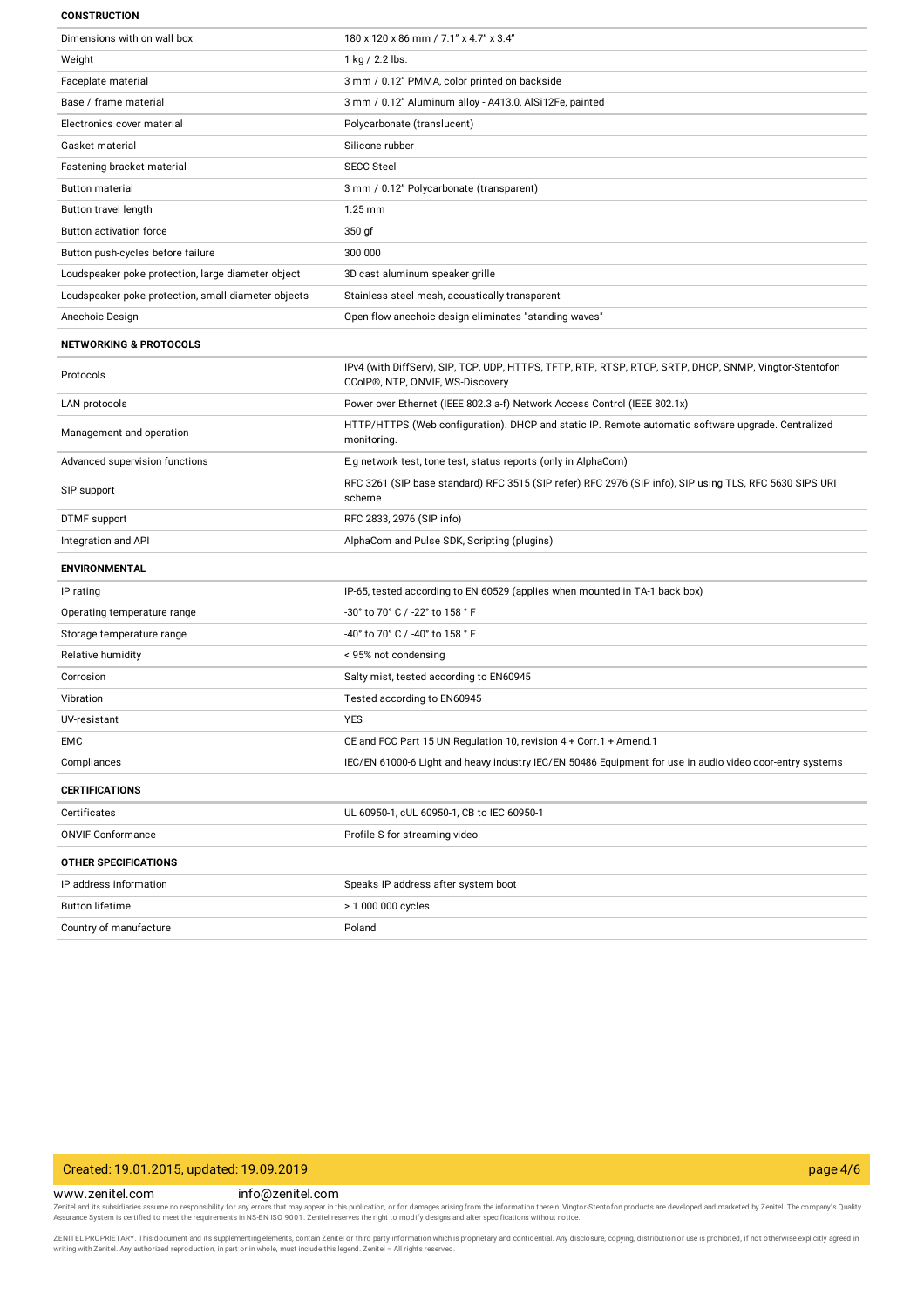### **TECHNICAL DIMENSIONS**



### Created: 19.01.2015, updated: 19.09.2019 page 5/6

### www.zenitel.com info@zenitel.com

Zenitel and its subsidiaries assume no responsibility for any errors that may appear in this publication, or for damages arising from the information therein. Vingtor-Stentofon products are developed and marketed by Zenite